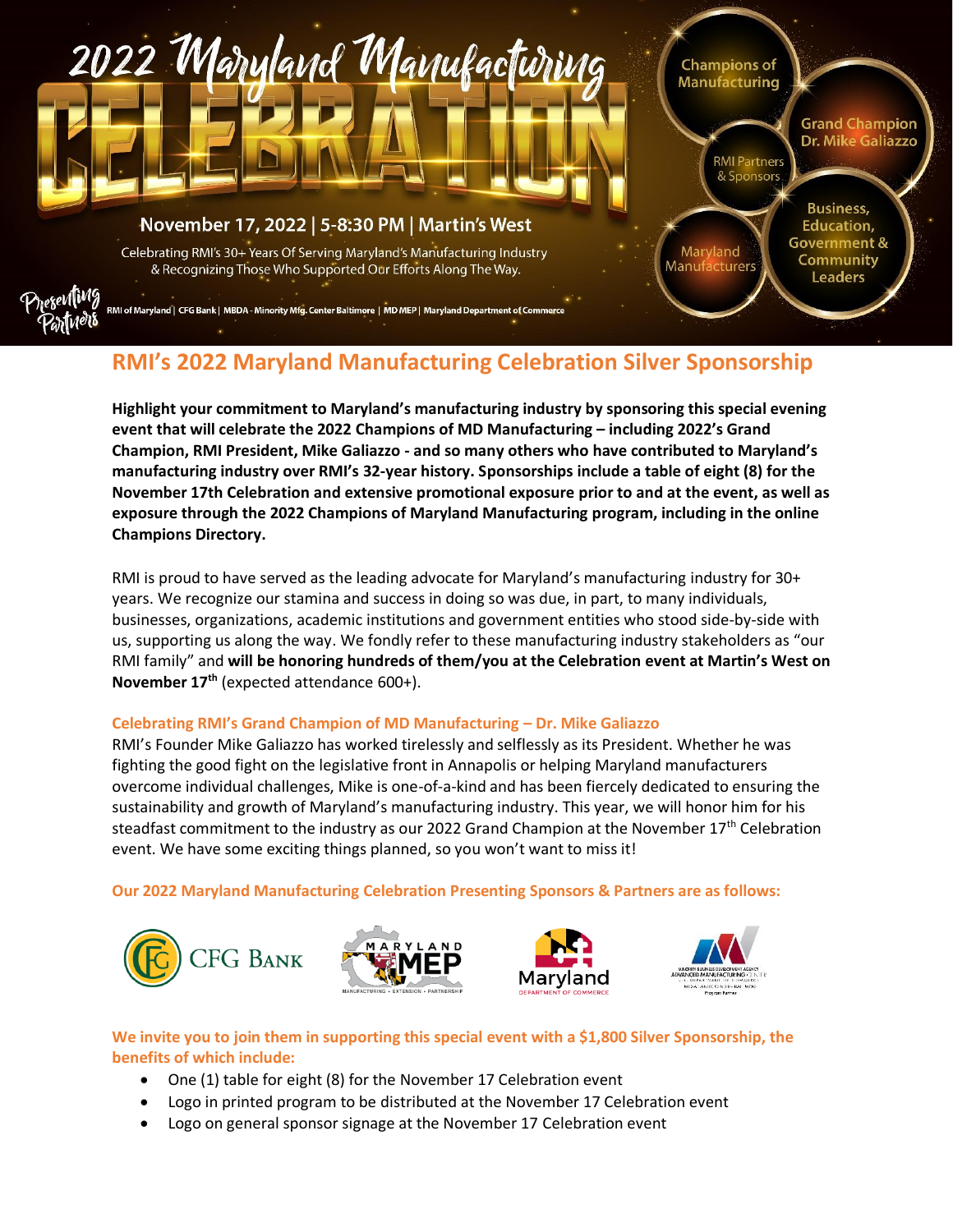• With the help of Summit Business Technologies, RMI has developed an incredible online tool to honor and celebrate the 2022 Champions of Maryland Manufacturing. The online **[Champions of](https://rmiofmaryland.com/2022-champions-of-maryland-manufacturing-directory/)  [Maryland Manufacturing Directory](https://rmiofmaryland.com/2022-champions-of-maryland-manufacturing-directory/)** houses stories, photos and videos on each Champion. As a

Supporting Sponsor of the Celebration event, your linked logo will be featured in the sidebar area of the Champions Directory.

| MARYLAND<br><b>CFG BANK</b><br>MEP<br><b>MANUFACTURES</b><br>Maryland<br><b>DREADTHENT OR COMMENT</b><br>MID-ATLANDE CENTRAL BALTIMORE<br>MANUFACTORING - EXTENSION - PARTNERSHIP<br><b>Norwa Ruman</b><br>DEDARTMENT OF COMMERC<br>To review complete details for the Champions of MD Manufacturing program, click here. View a brief video tutorial on "How to Use the Champions Directory"<br>Submit Story of a Champion<br>here.<br>Sporser Champions Program<br>Display Type: # H<br>$O$ H<br>Sort By: Newest First<br>÷<br>Search by Keyword/Champion Name:<br>Filter by County:<br><b>CHAMPIONS SPONSORS</b><br>All Counties<br>$\sim$<br>О |                                  | Thank You, Presenting & Gold Sponsors & Partners | <b>DIRECTORY</b>                                                                                                                                                                                                                     |                                    |
|----------------------------------------------------------------------------------------------------------------------------------------------------------------------------------------------------------------------------------------------------------------------------------------------------------------------------------------------------------------------------------------------------------------------------------------------------------------------------------------------------------------------------------------------------------------------------------------------------------------------------------------------------|----------------------------------|--------------------------------------------------|--------------------------------------------------------------------------------------------------------------------------------------------------------------------------------------------------------------------------------------|------------------------------------|
|                                                                                                                                                                                                                                                                                                                                                                                                                                                                                                                                                                                                                                                    |                                  |                                                  |                                                                                                                                                                                                                                      |                                    |
|                                                                                                                                                                                                                                                                                                                                                                                                                                                                                                                                                                                                                                                    |                                  |                                                  |                                                                                                                                                                                                                                      |                                    |
|                                                                                                                                                                                                                                                                                                                                                                                                                                                                                                                                                                                                                                                    |                                  |                                                  |                                                                                                                                                                                                                                      |                                    |
| <b>CLEAR ALL</b>                                                                                                                                                                                                                                                                                                                                                                                                                                                                                                                                                                                                                                   | Filter by STORY TYPE (category): | Filter by CHAMPION TYPE:                         | <u> The Company of the Company of the Company of the Company of the Company of the Company of the Company of the Company of the Company of the Company of the Company of the Company of the Company of the Company of the Compan</u> | Click any logo for sponsor details |

*Get complete 2022 Champions of Maryland Manufacturin[g details here.](https://rmiofmaryland.com/rmis-2022-champions-of-maryland-manufacturing/) Note: The Champions Directory will feature multiple pages. All Supporting Sponsor logos will randomly rotate to appear on a Champions Directory page.*

- Logo in Champions and Celebration event related emails and social media promotions
- RMI will be actively promoting the 2022 Champions program and the Celebration event from March through December 2022. Thus, your sponsorship benefits begin when you make the commitment to supporting the event and last through December 31, 2022. Additionally, the 2022 Champions Directory will be prominently featured on RMI's website through 2023. That's incredible exposure at any sponsorship level.

*Note: For economic development agencies that opt for the Silver Sponsorship, the agency logo linked to url of your choice – will also be featured in the online Champions Directory on the individual story page of each Champion from your county/region as seen in this picture:*



*See next page for Sponsorship Commitment Form.*